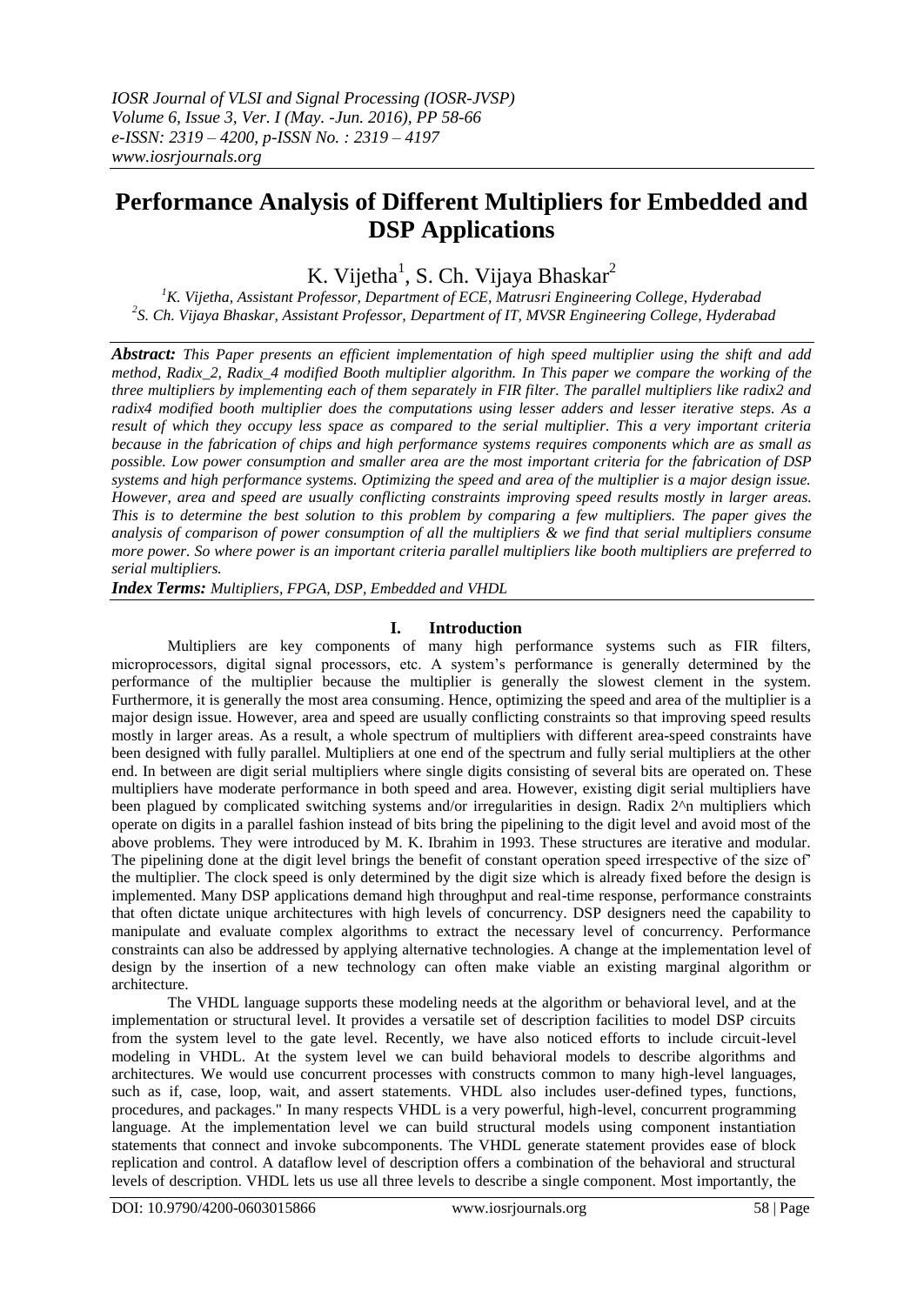standardization of VHDL has spurred the development of model libraries and design and development tools at every level of abstraction. VHDL, as a consensus description language and design environment, offers design tool portability, easy technical exchange, and technology insertion

# **II. Design of Filter**

Digital filters are very important part of DSP. Infact their extraordinary performance is one of the key reasons that DSP has become so popular. Filters have two uses: signal separation and signal restoration. Signal separation is needed when the signal has been contaminated with interference, noise or other signals. For example imagine a device for measuring the electrical activity of a baby's heart (EKG) while in the womb. The raw signal will be likely to be corrupted by the breathing and the heartbeat of the mother. A filter must be used to separate these signals so that they can be individually analyzed.

Signal restoration is used when the signal has been distorted in some way. For example, an audio recording made with poor requirement may be filtered to better represent the sound as it actually occurred. Another example is of debluring of an image acquired with an improper focused lens, or a shaky camera.

These problems can be attacked with either digital or analog filters. Analog filters are cheap, fast and have a large dynamic range both in amplitude and frequency. Digital filters in comparison are vastly superior in the level of performance that can be achieved. Digital filters can achieve thousands of times better performance than an analog filter. This makes a dramatic difference in how filtering problems are approached. With analog filters, the emphasis is on handling limitations of the electronics such as the accuracy and stability of the resistors and capacitors. In comparison digital filters are so good that the performance of the filter is frequently ignored.

The emphasis shifts to the limitations of the signals and the theoretical issues regarding their processing. It is common in DSP to say that a filter input and output signals are in time domain. This is because signals are usually created by sampling at regular intervals of time. But this is not the only way sampling can take place. The second most common way of sampling is at equal intervals in space. For example imagine taking simultaneous readings from an array of strain sensors mounted at one centimeter increments along the length of an aircraft wing. Many other domains are possible; however, time and space are by far the most common. Then you see the term time domain in DSP, remember that it may actually refer to samples taken over time, or it may be a general reference to any domain that the samples are taken in.

Every linear filter has an impulse response, a step response and a frequency response. Each of these responses contains complete information about the filter, but in a different form. If one of three is specified, the other two are fixed and can be directly calculated. All three of these representations are important, because they describe how the filter will react under different circumstances. The most straightforward way to implement a digital filter is by convolving the input signal with the digital filter's impulse response. All possible linear filters can be made in this manner.

When the impulse response is used in this way, filters designers give it a special name: the filter kernel. There is also another way to make digital filters, called recursion. When a filter is implemented by a convolution, each sample in the output is calculated by weighting the samples in the input, and adding then together. Recursive filters are an extension of this, using previously calculated values from the output, besides points from the input. Instead of using a filter kernel, recursive filters are defined by a set of recursion coefficients. For now the important point is that all linear filters have an impulse response, even if you don't use it to implement the filter. To find the impulse response of a recursive filter, simply feed in the impulse and see what comes out. The impulse responses of recursive filters are composed of sinusoids that exponentially decay in amplitude. In principle, this makes their impulse responses infinitely long. However the amplitude eventually drops below the round off noise of the system, and the remaining samples can be ignored. Because of these characteristics, recursive filters are also called Infinite impulse response or IIR filters. In comparison, filters carried out by convolution are called Finite impulse response or FIR filters.

The impulse response is the output of a system when the input is an impulse. In this same manner, the step response is the output when the input is a step. Since the step is the integral multiple of the impulse response. This provides two ways to find the step response: (1) feed a step waveform into the filter and see what comes out. (2) Integrate the impulse response. The frequency response can be found out by taking the DFT of impulse response.

## **Time domain Parameters**

It may not be obvious why the step response is of such concern in time domain filters. You may be wondering why the impulse response isn't the important parameter. The answer lies in the way that the human mind understands and processes information. Remember that the step, impulse and frequency responses all contain identical information, just in different arrangements. The step response is useful in time domain analysis because it matches the way humans view the information contained in the signals.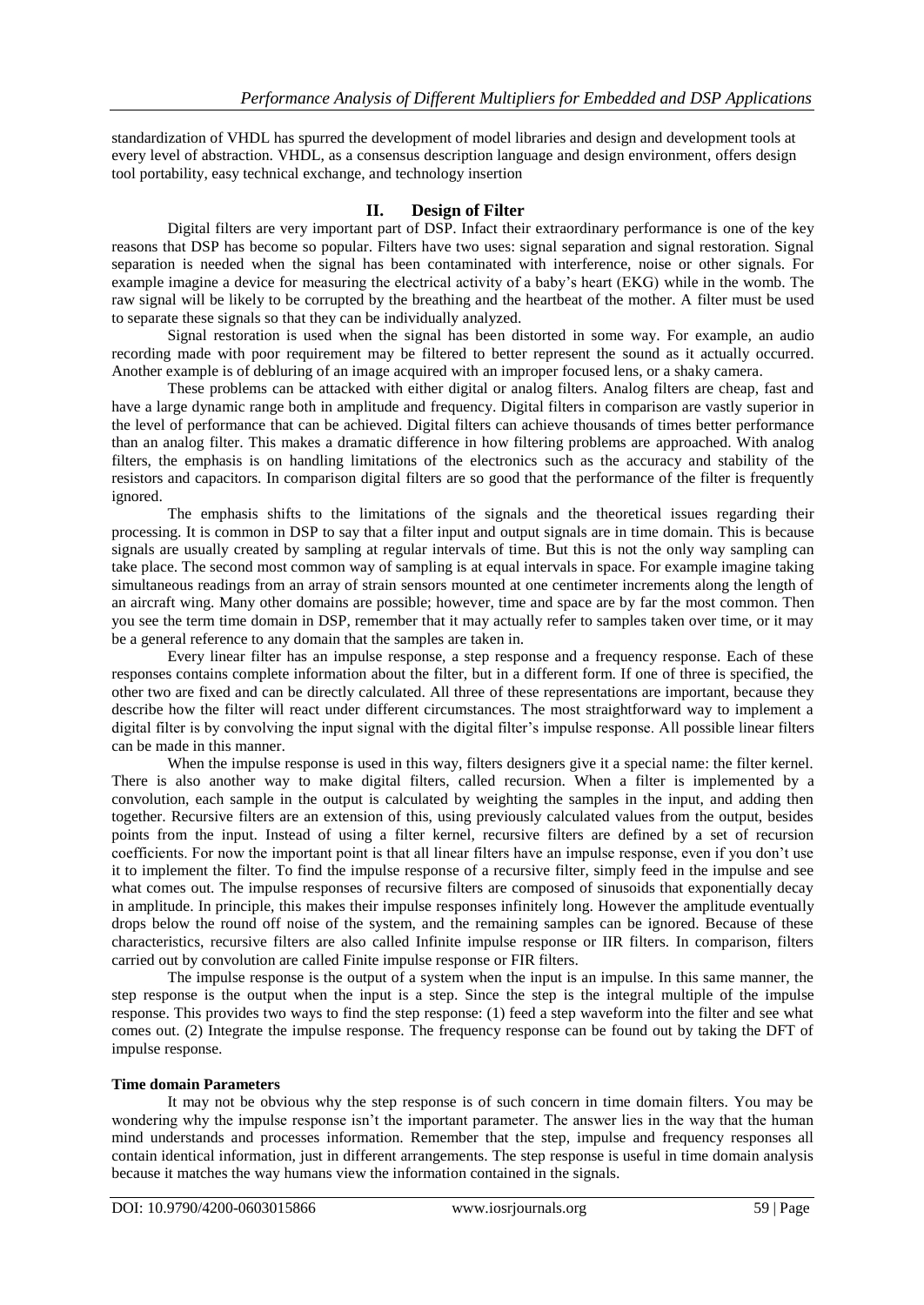For example, suppose you are given a signal of some unknown origin and asked to analyze it. The first thing you will do is divide the signal into regions of similar characteristics. You can't stop from doing this; your mind will do that automatically.

Some of the regions may be smooth; others may have large amplitude peaks; others may be noisy. This segmentation is accomplished by identifying the points that separate the regions. This is where the step function comes in. the step function is the purest way of representing a division between two dissimilar regions. It can mark when an event starts or when an event ends. It tells you that whatever is on the right.

This is how the human mind views time domain information: a group of step functions dividing the information into region of similar characteristics. The step response, in turn, is important because it describes how the dividing lines are being modified by the filter.

#### **Frequency domain parameters**

The purpose of the filters is to allow some frequencies to pass unaltered, while completely blocking other frequencies. The pass band refers to those frequencies that are passed, while stop band contains those frequencies that are blocked. The transition band is between. A fast roll-off means that the transition band is very narrow. The division between the pass band and transition band is called the cut off frequency. In analog filter design ,the cut off frequency is usually defined are less standardized, and it is common to see 99%,90%,70.7% and 50% amplitude levels defined to be the cut off frequency.

## **Types of filters**

High pass, band pass and band reject filters are designed by starting with a low pass filter, and then converting it into the desired response. For this reason, most discussions on filter design only give examples of low pass filters.

## **III. Adders Design**

In electronics, an adder is a digital circuit that performs addition of numbers. In modern computers adders reside in the arithmetic logic unit (ALU) where other operations are performed. Although adders can be constructed for many numerical representations, such as Binary-coded decimal or excess-3, the most common adders operate on binary numbers. In case where two's complement is being used to represent negative numbers it is trivial to modify an adder into an adder-subtracter

## **Types of adders**

For single bit adders, there are two general types. A half adder has two inputs, generally labelled A and B, and two outputs, the sum S and carry C. S is the two-bit XOR of A and B, and C is the AND of A and B. Essentially the output of a half adder is the sum of two one-bit numbers, with C being the most significant of these two outputs. The second type of single bit adder is the full adder. The full adder takes into account a carry input such that multiple adders can be used to add larger numbers. To remove ambiguity between the input and output carry lines, the carry in is labelled Ci or Cin while the carry out is labelled Co or Cout.

A half adder is a logical circuit that performs an addition operation on two binary digits. The half adder produces a sum and a carry value which are both binary digits.



Half adder circuit diagram

 $S = A \oplus B$  $C = A \cdot B$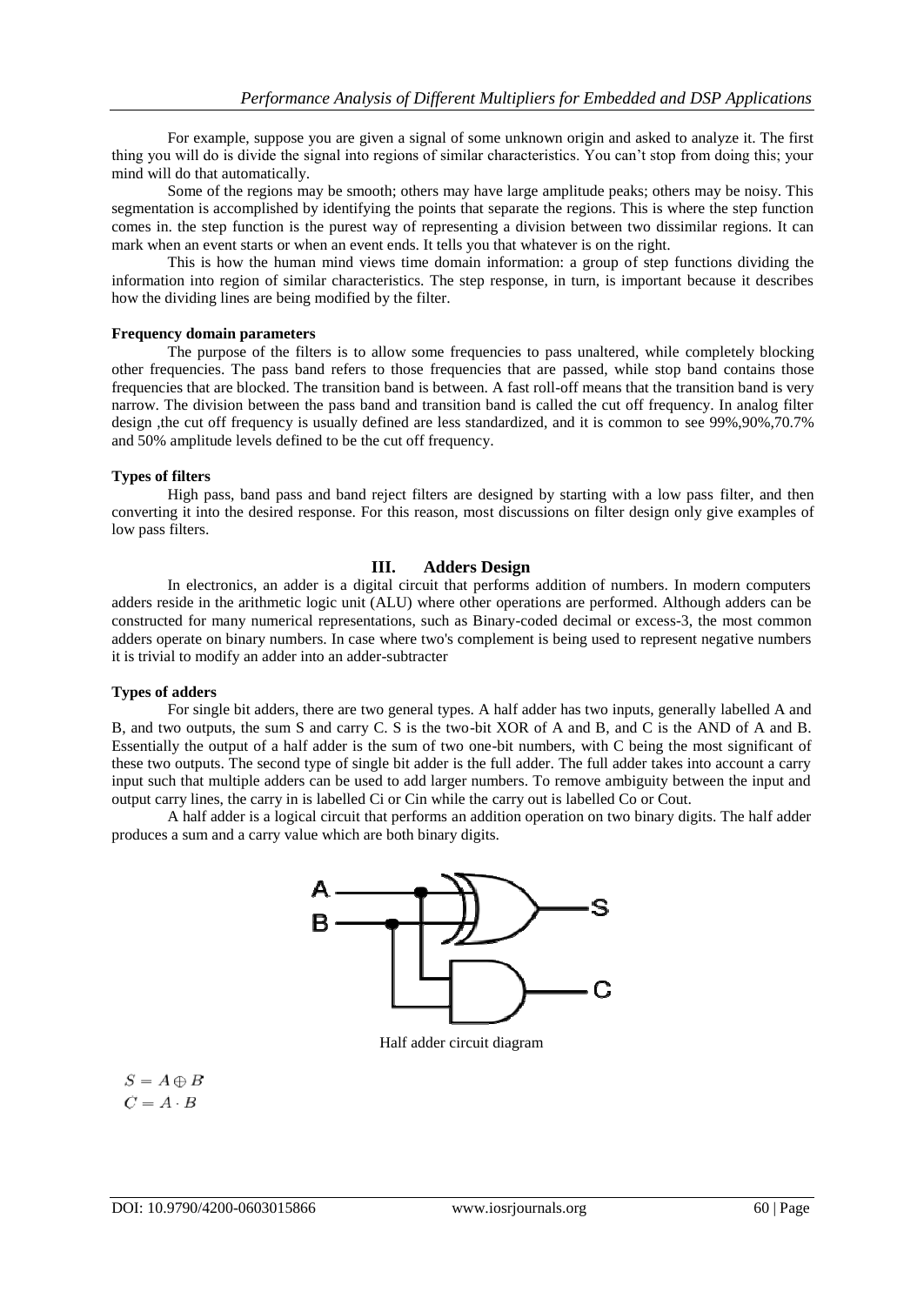

Full adder circuit diagram

A full adder is a logical circuit that performs an addition operation on three binary digits. The full adder produces a sum and carry value, which are both binary digits.

$$
S = (A \oplus B) \oplus C_i
$$
  
\n
$$
C_o = (A \cdot B) + (C_i \cdot (A \oplus B)) = (A \cdot B) + (B \cdot C_i) + (C_i \cdot A)
$$

A full adder can be constructed from two half adders by connecting A and B to the input of one half adder, connecting the sum from that to an input to the second adder, connecting Ci to the other input and or the two carry outputs. Equivalently, S could be made the three-bit xor of A, B, and Ci and Co could be made the three-bit majority function of A, B, and Ci. The output of the full adder is the two-bit arithmetic sum of three one-bit numbers.

## **IV. Design of Multipliers**

## **Binary Multiplier**

A Binary multiplier is an electronic hardware device used in digital electronics or a computer or other electronic device to perform rapid multiplication of two numbers in binary representation. It is built using binary adders.

The rules for binary multiplication can be stated as follows

1. If the multiplier digit is a 1, the multiplicand is simply copied down and represents the product.

2. If the multiplier digit is a 0 the product is also 0. For designing a multiplier circuit we should have circuitry to provide or do the following four things:

1. It should be capable of identifying whether a bit 0 or 1.

2. It should be capable of shifting left partial products.

3. It should be able to add all the partial products to give the

products as sum of partial products.

4. It should examine the sign bits. If they are alike, the sign of the product will be a positive, if the sign bits are opposite product will be negative. The sign bit of the product stored with above criteria should be displayed along with the product.

From the above discussion we observe that it is not necessary to wait until all the partial products have been formed before summing them. In fact the addition of partial product can be carried out as soon as the partial product is formed.

Notations: ı a – multiplicand ı b – multiplier ı p – product Binary multiplication (eg n=4) p=a×b an−1 an−2…..a1a0 bn−1bn−2…...b1b0 p2 n−1 p2 n−2…..p1 p0 x x x x a x x x x b -------- x x x x b0a20 x x x x b1a21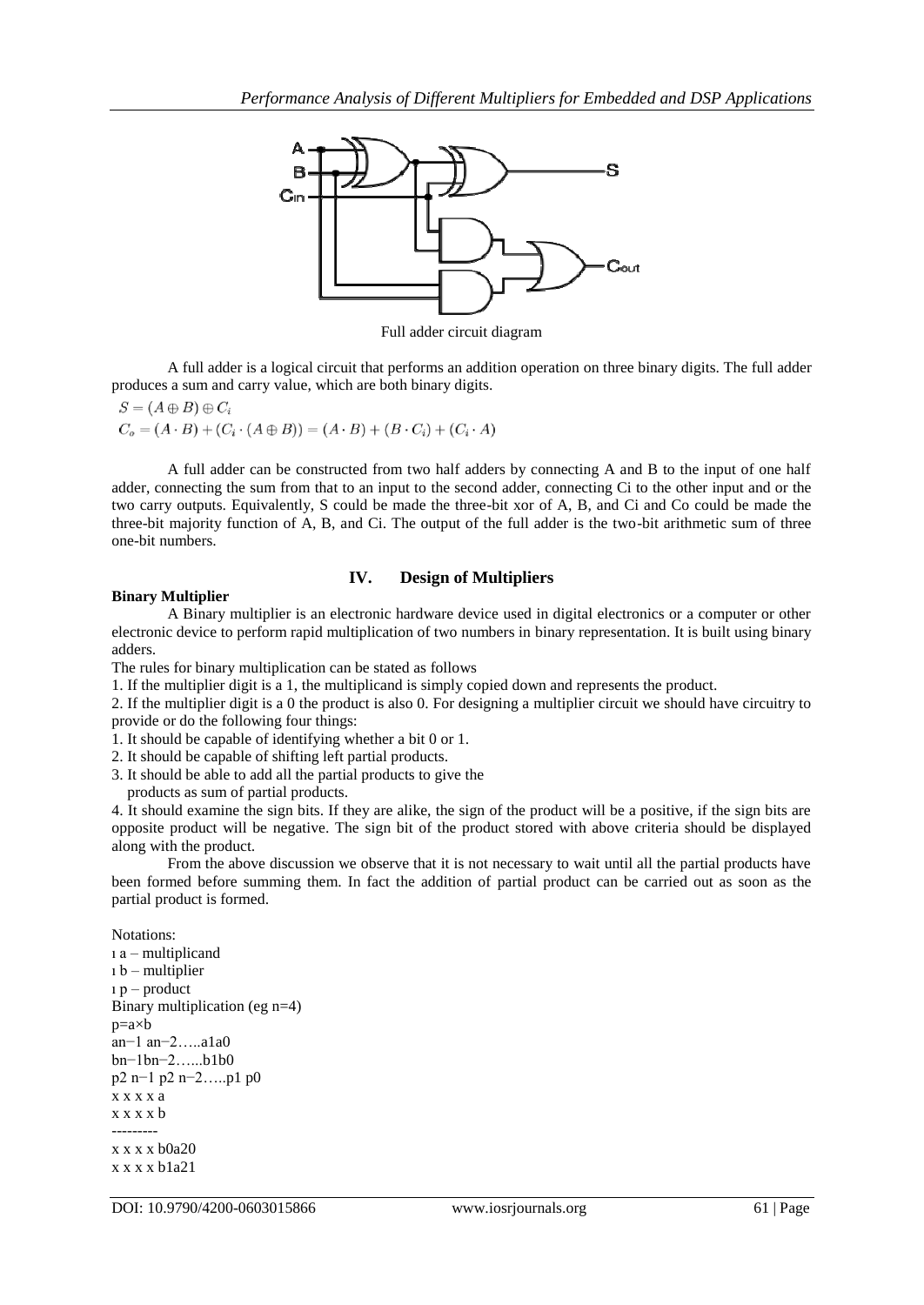x x x x b2a22 x x x x b3a23 ---------------

x x x x x x x x p

Basic Hardware Multiplier

#### Multiply Accumulate Circuits

Multiplication followed by accumulation is a operation in many digital systems, particularly those highly interconnected like digital filters, neural networks, data quantisers, etc.

One typical MAC (multiply-accumulate) architecture is illustrated in figure. It consists of multiplying 2 values, then adding the result to the previously accumulated value, which must then be restored in the registers for future accumulations. Another feature of MAC circuit is that it must check for overflow, which might happen when the number of MAC operation is large.

This design can be done using component because we have already design each of the units shown in figure. However since it is relatively simple circuit, it can also be designed directly. In any case the MAC circuit, as a whole, can be used as a component in application like digital filters and neural networks

#### **Architecture of A Radix 2^n Multiplier**

The architecture of a radix  $2<sup>4</sup>$ n multiplier is given in the Figure. This block diagram shows the multiplication of two numbers with four digits each. These numbers are denoted as V and U while the digit size was chosen as four bits. The reason for this will become apparent in the following sections. Each circle in the figure corresponds to a radix cell which is the heart of the design. Every radix cell has four digit inputs and two digit outputs. The input digits are also fed through the corresponding cells. The dots in the figure represent latches for pipelining. Every dot consists of four latches. The ellipses represent adders which are included to calculate the higher order bits. They do not fit the regularity of the design as they are used to "terminate" the design at the boundary. The outputs are again in terms of four bit digits and are shown by W's. The 1's denote the clock period at which the data appear.



Architecture of Radix 2^n Multiplier

## Booth Multiplier

The decision to use a Radix-4 modified Booth algorithm rather than Radix-2 Booth algorithm is that in Radix-4, the number of partial products is reduced to  $n/2$ . Though Wallace Tree structure multipliers could be used but in this format, the multiplier array becomes very large and requires large numbers of logic gates and interconnecting wires which makes the chip design large and slows down the operating speed.

# Booth Multiplication Algorithm

Booth Multiplication Algorithm for radix 2

Booth algorithm gives a procedure for multiplying binary integers in signed –2's complement representation. I will illustrate the booth algorithm with the following example:

Example,  $2_{ten}x$  (-4)<sub>ten</sub>  $0010_{two}$  \*  $1100_{two}$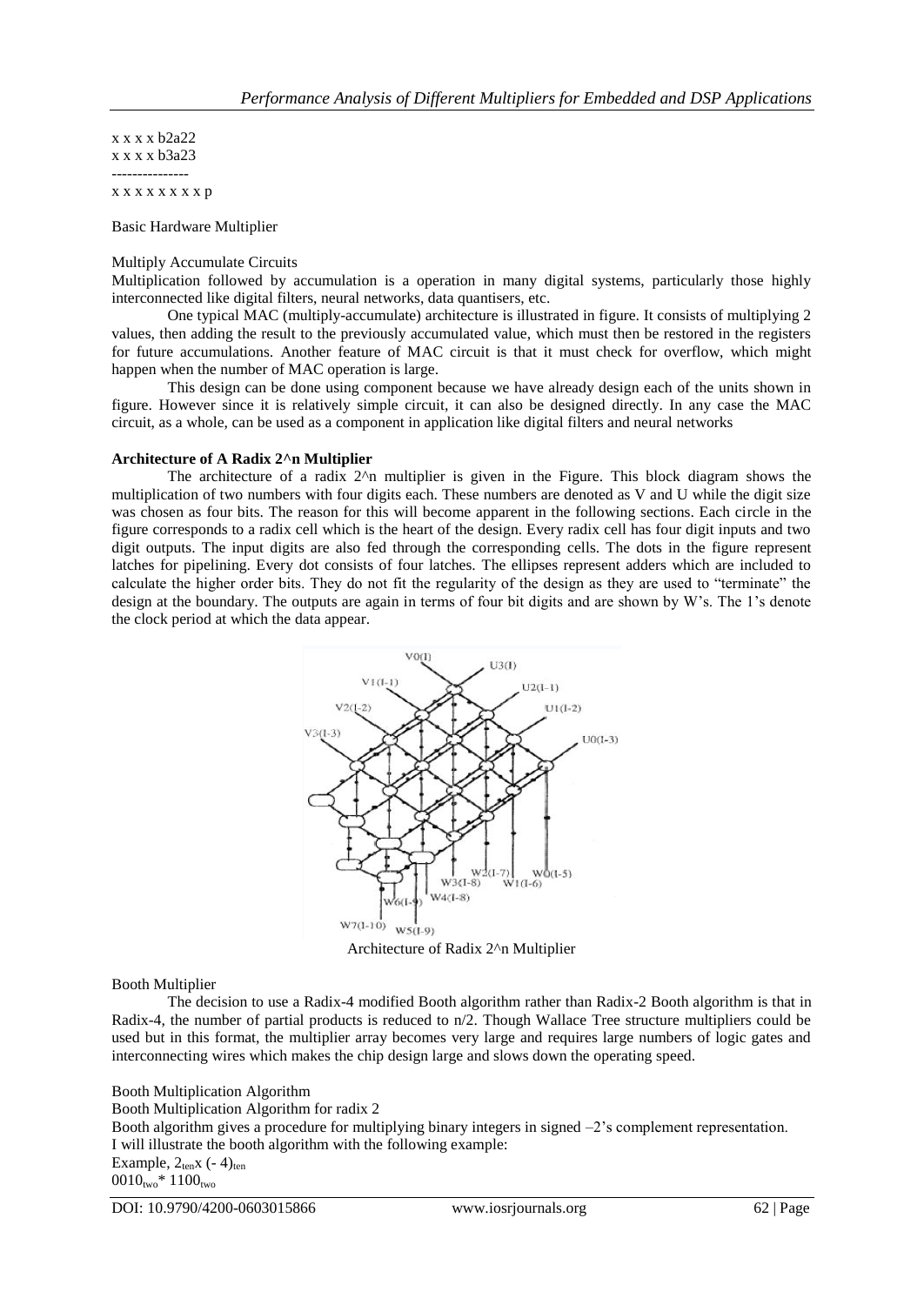Step 1: Making the Booth table

I. From the two numbers, pick the number with the smallest difference between a series of consecutive numbers, and make it a multiplier.

i.e., 0010 -- From 0 to 0 no change, 0 to 1 one change, 1 to 0 another change, so there are two changes on this one

1100 -- From 1 to 1 no change, 1 to 0 one change, 0 to 0 no change, so there is only one change on this one. Therefore, multiplication of 2 x (- 4), where  $2_{ten}(0010_{two})$  is the multiplicand and (- 4)<sub>ten</sub>(1100<sub>two</sub>) is the

multiplier. II. Let  $X = 1100$  (multiplier)

Let  $Y = 0010$  (multiplicand)

Take the 2's complement of Y and call it –Y

 $-Y = 1110$ 

III. Load the X value in the table.

IV. Load 0 for X-1 value it should be the previous first least significant bit of X

V. Load 0 in U and V rows which will have the product of X and Y at the end of operation.

VI. Make four rows for each cycle; this is because we are multiplying four bits numbers.

|      |      |      | $X-1$ |                                              |
|------|------|------|-------|----------------------------------------------|
| 0000 | 0000 | 1100 |       | Load the value                               |
|      |      |      |       | $1st cycle\n2nd cycle\n3rd Cycle\n4th Cycle$ |
|      |      |      |       |                                              |
|      |      |      |       |                                              |
|      |      |      |       |                                              |

Step 2: Booth Algorithm

Booth algorithm requires examination of the multiplier bits, and shifting of the partial product. Prior to the shifting, the multiplicand may be added to partial product, subtracted from the partial product, or left unchanged according to the following rules:

Look at the first least significant bits of the multiplier "X", and the previous least significant bits of the multiplier "X - 1".

I 0 0 Shift only

1 1 Shift only.

0 1 Add Y to U, and shift

1 0 Subtract Y from U, and shift or add (-Y) to U and shift

II Take U & V together and shift arithmetic right shift which preserves the sign bit of 2's complement number. Thus a positive number remains positive, and a negative number remains negative.

III Shift X circular right shift because this will prevent us from using two registers for the X value.



Repeat the same steps until the four cycles are completed

|      |      |      | X-1 |              |
|------|------|------|-----|--------------|
| 0000 | 0000 | 1100 | O   |              |
| 0000 | 0000 | 0110 | 0   |              |
| 0000 | 0000 | 0011 | 0   | . Shift only |
|      |      |      |     |              |
|      |      |      |     |              |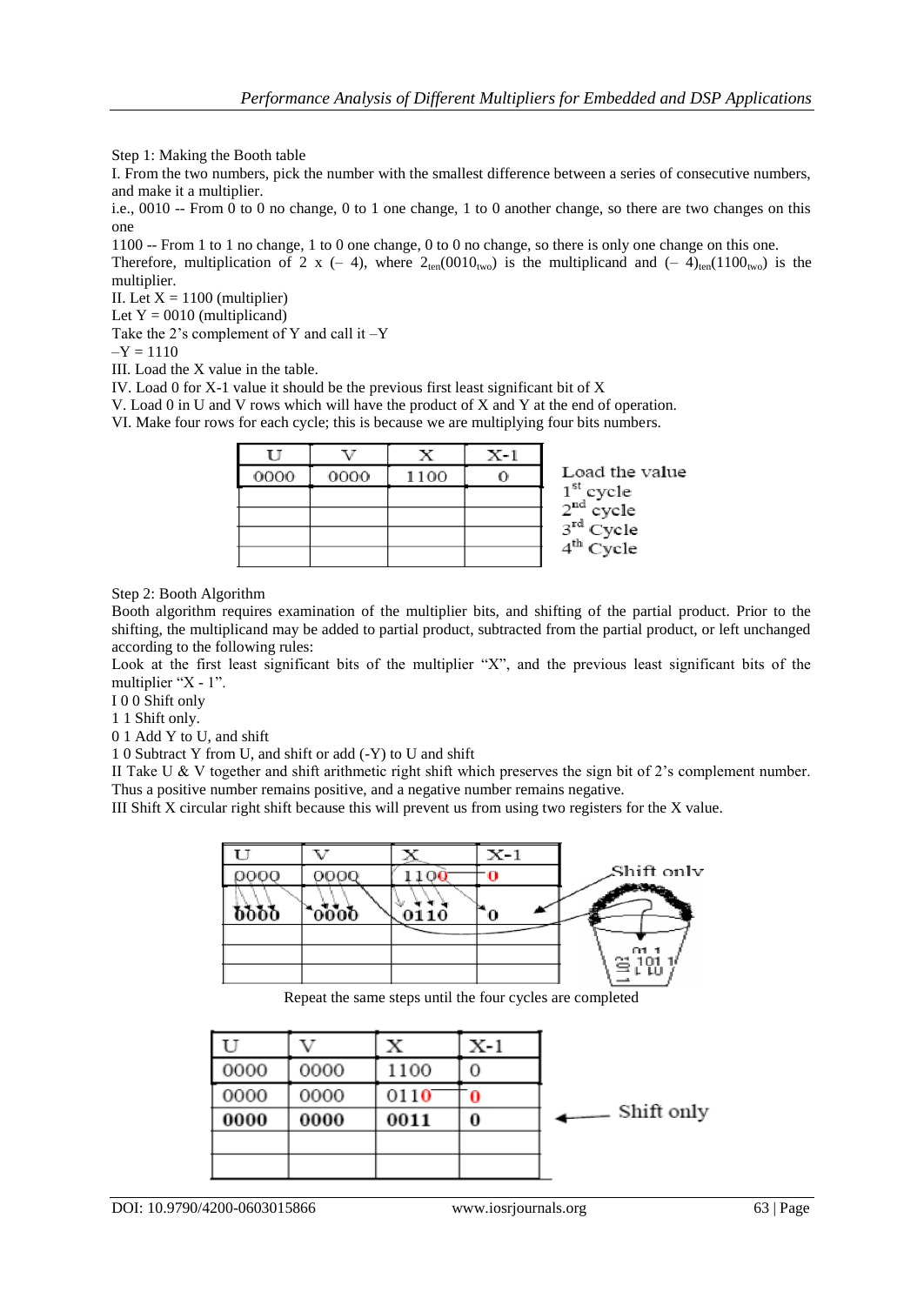|      |      | х        | X-1 |                               |
|------|------|----------|-----|-------------------------------|
| 0000 | 0000 | 1100     | 0   |                               |
| 0000 | 0000 | 0110     | 0   |                               |
| 0000 | 0000 | $0011 -$ | -0  |                               |
| 1110 | 0000 | 0011     | 0   | $Add -Y (0000 + 1110 = 1110)$ |
| 1111 | 0000 | 1001     |     | Shift                         |
|      |      |          |     |                               |

| ГΤ   |      |             | X-1 |            |
|------|------|-------------|-----|------------|
| 0000 | 0000 | <i>1100</i> |     |            |
| 0000 | 0000 | 0110        |     |            |
| 0000 | 0000 | 0011        | 0   |            |
| 1110 | 0000 | 0011        | 0   |            |
| 1111 | 0000 | 1001        |     |            |
| 1111 | 1000 | <i>1100</i> |     | Shift only |

We have finished four cycles, so the answer is shown, in the last row of U and V which is  $11111000_{\text{two}}$  Booth multiplication algorithm for radix 4 one of the solutions of realizing high speed multipliers is to enhance parallelism which helps to decrease the number of subsequent calculation stages. The original version of the Booth algorithm (Radix-2) had two drawbacks. They are: (i) the number of add subtract operations and the number of shift operations becomes variable and becomes inconvenient in designing parallel multipliers. (ii) The algorithm becomes inefficient when there are isolated 1's. These problems are overcome by using modified Radix4 Booth algorithm which scan strings of three bits with the algorithm given below:

1) Extend the sign bit 1 position if necessary to ensure that n is even.

2) Append a 0 to the right of the LSB of the multiplier.

3) According to the value of each vector, each Partial Product will be  $0, +v, -v, +2v$  or -2y.

The negative values of y are made by taking the 2's complement and in this paper Carry-look-ahead (CLA) fast adders are used. The multiplication of y is done by shifting y by one bit to the left. Thus, in any case, in designing an n-bit parallel multipliers, only n/2 partial products are generated.

| X(i)     | $X(i-1)$ | $X(i-2)$ | $\mathbf{v}$ |
|----------|----------|----------|--------------|
| $\Omega$ | $\Omega$ | $\Omega$ | $+0$         |
| $\Omega$ | $\Omega$ |          | $+V$         |
| $\Omega$ |          | $\Omega$ | $+y$         |
| $\Omega$ |          |          | $+2y$        |
|          | $\Omega$ | $\Omega$ | $-2y$        |
|          | $\Omega$ |          | -v           |
|          |          |          | -v           |
|          |          |          | $+0$         |

| V. |  |  | <b>Results &amp; Discusions</b> |
|----|--|--|---------------------------------|
|----|--|--|---------------------------------|



Array Multiplier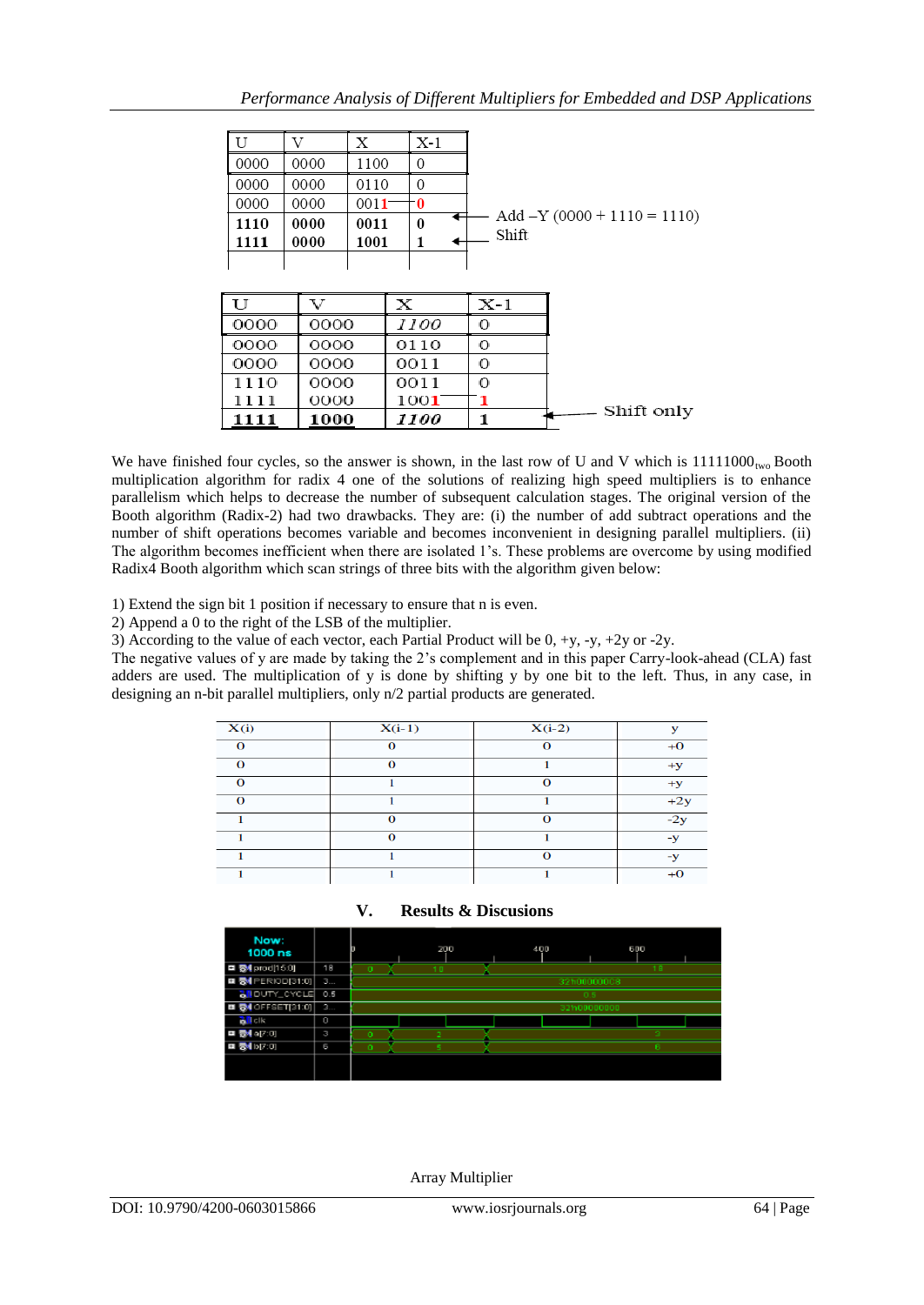| <b>Number of Slices</b> | 229   |
|-------------------------|-------|
| Number of 4 input LUTs  | 302   |
| Number of bonded INPUT  | 16    |
| Number of bonded OUTPUT | 16    |
| <b>CLB</b> Logic Power  | 104mW |

| <b>Number of Slices</b> | 130     |
|-------------------------|---------|
|                         |         |
| Number of 4 input LUTs  | 249     |
| Number of bonded INPUT  | 16      |
| Number of bonded OUTPUT |         |
| <b>CLB</b> Logic Power  | $79m$ W |

# Radix 2 Booth Multiplier

## Radix 4 Booth Multiplier

| <b>Number of Slices</b> | 229  |
|-------------------------|------|
| Number of 4 input LUTs  | 302  |
| Number of bonded INPUT  | 16   |
| Number of bonded OUTPUT | 16   |
| <b>CLB</b> Logic Power  | 47mW |

This paper gives a clear concept of different multiplier and their implementation in tap delay FIR filter. We find that the parallel multipliers are much better than the serial multiplier. We concluded this from the result of power consumption and the total area. In case of parallel multipliers, the total area is much less than that of serial multipliers. Hence the power consumption is also less. This is clearly depicted in our results. This speeds up the calculation and makes the system faster.

While comparing the radix 2 and the radix 4 booth multipliers we found that radix 4 consumes lesser power than that of radix 2. This is because it uses almost half number of iteration and adders when compared to radix 2.

When all the three multipliers were compared we found that array multipliers are most power consuming and have the maximum area. This is because it uses a large number of adders. As a result it slows down the system because now the system has to do a lot of calculation.

Multipliers are one the most important component of many systems. So we always need to find a better solution in case of multipliers. Our multipliers should always consume less power and cover less area. So through our project we try to determine which of the three algorithms works the best. In the end we determine that radix 4 modified booth algorithm works the best.

## **VI. Conclusion**

In this paper, designed three different type of multipliers using shift and add method, radix2 and radix4 modified booth multiplier algorithm. We used different type of adders like sixteen bit full adder in designing those multiplier. Then we designed a 4 tap delay FIR filter and in place of the multiplication and additions we implemented the components of different multipliers and adders. Then we compared the working of different multipliers by comparing the power consumption by each of them. The result of our project helps us to choose a better option between serial and parallel multiplier in fabricating different systems. Multipliers form one of the most important component of many systems. So by analysing the working of different multipliers helps to frame a better system with less power consumption and lesser area.